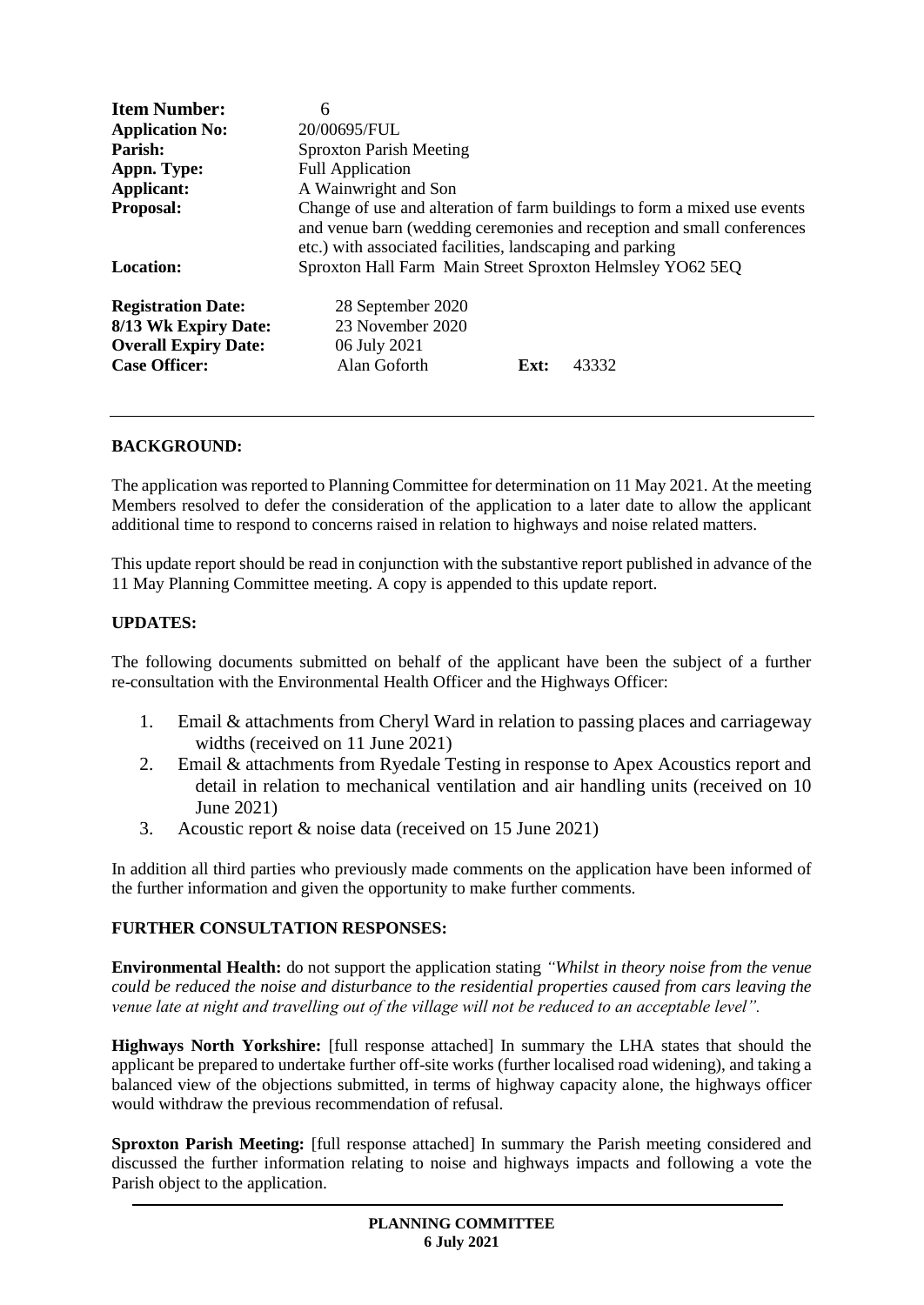#### **REPRESENTATIONS:**

A further six representations have been received from local residents in response to the above mentioned further information. The representations reiterate earlier objections to the proposed development and specifically in relation to noise and highways impact with the general view that the further information does not adequately address the concerns previously raised and that the application should be refused.

In addition a response has been received from the CPRE (The Countryside Charity, formerly known as the Campaign to Protect Rural England) which raises an objection and states the following:

*"CPRENY previously objected to the proposal in April 2021 on the grounds that the proposal will detrimentally impact this location of the Howardian Hills Area of Outstanding Natural Beauty ('AONB') and the residents that live in the small settlement of Sproxton particularly in terms of noise disturbance and impact on tranquillity. The charity also considered the proposals would impact users of the Public Rights of Way and bridleways in the vicinity and furthermore, the proposals are not appropriate for the typically narrow and winding rural lane that serves the site through the settlement and thus impact on highway safety.*

*CPRENY have had the opportunity to consider the additional noise impact report undertaken by Ryedale Testing on behalf of the applicant. The additions to the Noise Management Plan suggested by the Ryedale Testing are welcomed. However, many are based on 'encouraging' and 'discouraging' guests to behave in a certain manner and equally an assumption earlier in the document that guests will adhere to the speed limit to ensure noise levels remain low when departing the venue. None of these matters can be relied upon or equally enforced by planning condition therefore it is quite legitimate that a resident of a dwelling whose bedroom faces on to the main street may suffer sleep disturbance when 220 guests (and staff) depart the venue during usual night-time hours, especially should their window be open in summer months.*

*CPRENY believe that information submitted by the applicant post their initial response have not dealt with their concerns, particularly relating to highway safety implications, the impact of noise and tranquillity within the AONB, the weight to be given to the landscape of the AONB in its own right, and the impact on the neighbouring PROW and bridleway alongside other road users.*

*Whilst CPRENY do wish to support suitable farm diversification projects to ensure a thriving countryside and those communities within it, due to the scale of the development proposal and the elevated location in this small rural village, CPRENY must maintain their objection for the reasons set out above and in detail in our previous response".*

Any other further comments from consultees or third parties will be reported in the late pages.

# **APPRAISAL:**

#### Noise impact

The applicant's noise report has revisited the background noise levels previously provided. The applicant's noise consultant states that the previous survey was undertaken during lockdown with travel restrictions and as a result they have undertaken further investigatory environmental sound level measurements outside of lockdown. In summary the revised report argues that there is *"no reason why planning permission should be withheld on the grounds of intrusive sound levels to the residential environment by way of music sound level breakout, crowd sound levels or road traffic sound levels grounds of intrusive sound levels to the residential environment by way of music sound level breakout, crowd sound levels or road traffic sound levels".*

The consideration of the noise impact relates to both activities inside and outside the buildings together with vehicle movements through the village to and from the site.

The EHO has confirmed that the impact of noise disturbance from vehicles travelling through the village to and from the venue, particularly at night, is unacceptable and cannot be suitably mitigated.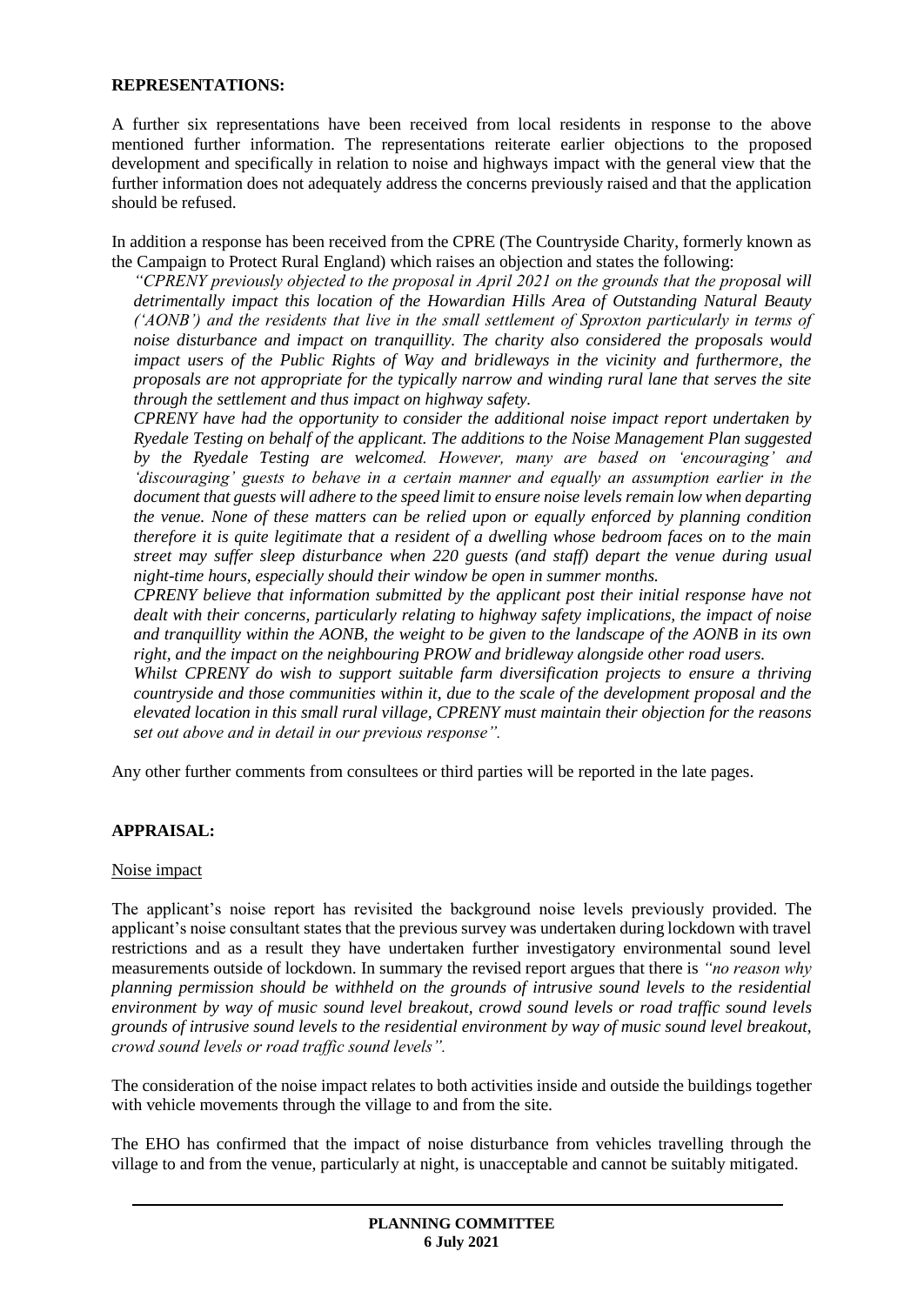It has previously been established that there are very low ambient noise levels in this area and the village can be described as a tranquil environment. The mitigation takes the form of construction specification for the converted buildings to achieve the required noise attenuation alongside a noise management plan. The applicant's reports concludes that there will be *"no meaningful effect on residential amenity"* at the nearest residential dwelling (Sproxton Hall Cottages).

The noise report makes various recommendations in relation to construction detail in order to provide the acoustic attenuation and also provides a ventilation strategy. The proposed development would need to incorporate all requirements in the detailed design and conversion of the buildings. Further comments from the Council's EHO in relation to the noise generated by the use of the venue (inside and outside the buildings) are awaited.

It should be noted that the outdoor area proposed to the south of the venue buildings is shown on the submitted site plans as an area of paving approximately 400m² in size. The applicant's noise report describes this as the 'entrance smoking area' and that 'crowd noise' based on up to 50 people outside would not exceed acceptable levels at the nearest residential receptors.

The EHO has previously observed that it would be impossible/impractical to prevent guests from entering and leaving the building at the designated entry/exit point on the southern side of the building. For weddings the venue would cater for up to 220 individuals and there is limited options for acceptable mitigation for the substantial external area associated with the venue which, on a summer's evening, is likely to be used by a large number of guests.

The previously stated position of the Council's EHO was as follows: *'The changes this mixed events venue is likely to impose in terms of noise and additional activities are likely to have a significant negative impact on local residents' quality of life, amenities and enjoyment of their properties'.*

Subject to any further comments from the Council's EHO it is considered that the proposal is contrary to the requirements of Policy SP20 of the adopted Development Plan**.**

# Highways impact

The highways officer has considered that information provided in relation to road widening; passing places and inter-visibility and has re-visited the village to undertake further measurements and assessments. The highways officer's comments are attached to this report. In summary, on the basis that the applicant is prepared to undertake further off-site works (further localised road widening), in terms of highway capacity alone, the highways officer would withdraw the previous recommendation of refusal. In light of this the previous reason for refusal (number 2) which was based on the unsuitability of the roads leading to the site is no longer given.

# Impact on the character of the village and the Howardian Hills AONB

Notwithstanding the conclusions reached in relation to highways capacity the previously stated concerns in relation to the impact of the road widening/passing places on the character of the village and the AONB still stand. The grass verges through this small linear village contribute positively to the character of the settlement. It is considered that the loss or erosion of existing highway verges (along the village street linking to the public right of way) in order to accommodate the increased traffic associated with the proposed development is at the expense of the character and appearance of the village and the designated AONB contrary to Policies SP13 and SP20 of the Development Plan. In light of this the previous reason for refusal (number 3 in previous report) still applies.

# **RECOMMENDATION:** Refusal for the reasons Recommended below

1. The Local Planning Authority considers that the proposed development would result in significant noise and disturbance to the occupiers of residential properties located close to and adjacent to the approach road leading to and from the site. The noise associated with on-site activities and its associated traffic is not considered to be capable of being satisfactorily